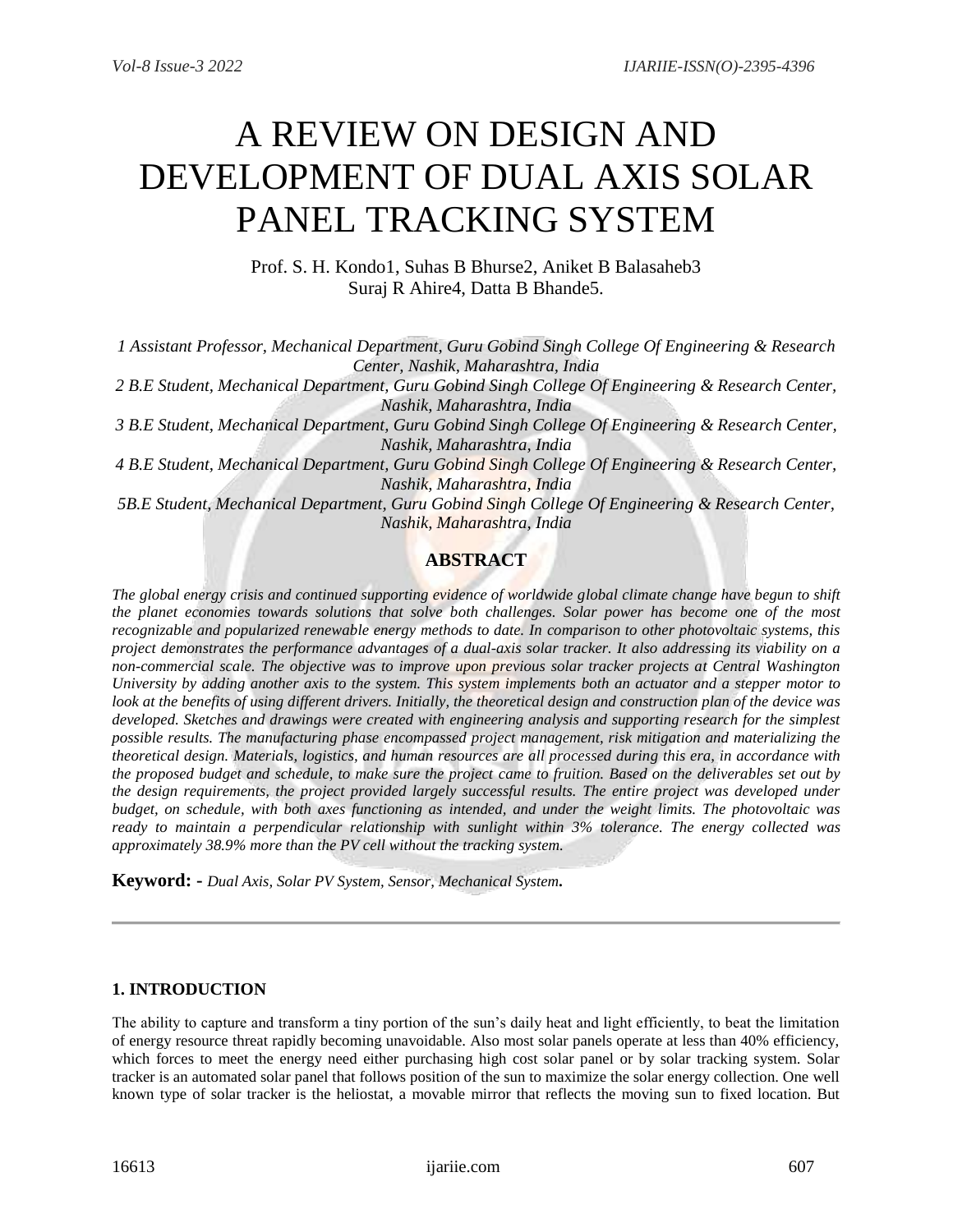many other approaches are used as well. Active tracker use motors and gear trains to direct the tracker as commanded by a controller responding to the solar direction. The solar tracker are often used for several applications like solar cells day lighting system and solar thermal arrays.

A comparative study shows an increase of energy extraction by about 40% over fixed planes and big advantages of the optimized scheme over continuously rotating panel. It was found that the energy saving on the consumption side is simply over 20%.

In this work an automated solar tracking system integrated with a low cost solar sensor has been designed and simulated for residential agriculture or large scale solar grid application which will improve the overall efficiency of a solar panel by tracking the movement of the sun at very high precision and accuracy. To track the position of the sun, the light dependent resistor is used to design the solar sensor. For processing and control the Arduino has been used which will generate pulse to the servo motor along with the solar panel in clock wise or counter clock wise direction.

#### **1.2 Motivation**

The motivation from the project came from the social relevance of solar power . Amid a global energy crisis, instruments such as solar panels need to be used to their highest potential. Therefore, there's a considerable need for methods which will optimize their energy collection. One of these methods is that the use of solar tracking systems. These devices became more utilized within the past decade, resulting in several sorts of tracking systems. In fact, a previous student at CWU, completed a solar tracker within the past. The hope for this project is to supply a totally operation, dual-axes, active solar tracker, which will improve upon the capabilities of the previous model.

#### **1.3 Function Statement**

A device is required which will vertical and horizontally adjust a solar array , so it's going to maintain a perpendicular relationship with direct sunlight. In turn, it will generate more electricity than a standard, fixed solar panel**.**

#### **1.4 Problem Identification**

A sunlight based tracker is employed as a neighborhood of various frameworks for the change of saddling of sun powered radiation. The issue that's postured is that the usage of a framework which is fit improving creation of energy by 30-40%. The negative feedback circuit is actualized by the microcontroller. The control circuit at that point positions the engine that is utilized situate the sun oriented board ideally.

# **2. LITERATURE REVIEW**

Hossein Mousazadeh et Al.,[(2011), Journal of Solar Energy Engineering,Vol.133] studied and investigated maximization of collected energy from an on-board PV array, on a solar assist plug-in hybrid electric tractor (SAPHT). Using four light dependent resistive sensors a sun tracking system on a mobile structure was constructed and evaluated. The experimental tests using the sun-tracking system showed that 30% more energy was collected in comparison to that of the horizontally fixed mode... Four LDR sensors were used to sense the direct beams of sun. Each pair of LDRs was separated by an obstruction as a shading device. A microcontroller based electronic drive board was used as an interface between the hardware and the software. For driving of each motor, a power MOSFET was used to control the actuators. The experimental results indicated that the designed system was very robust and effective. K.S. Madhu et al., (2012) International Journal of Scientific & Engineering Research vol. 3, 2229–5518, states that a single axis tracker tracks the sun east to west, and a two-axis tracker tracks the daily east to west movement of the sun and the seasonal declination movement of the sun. Concentrates solar power systems use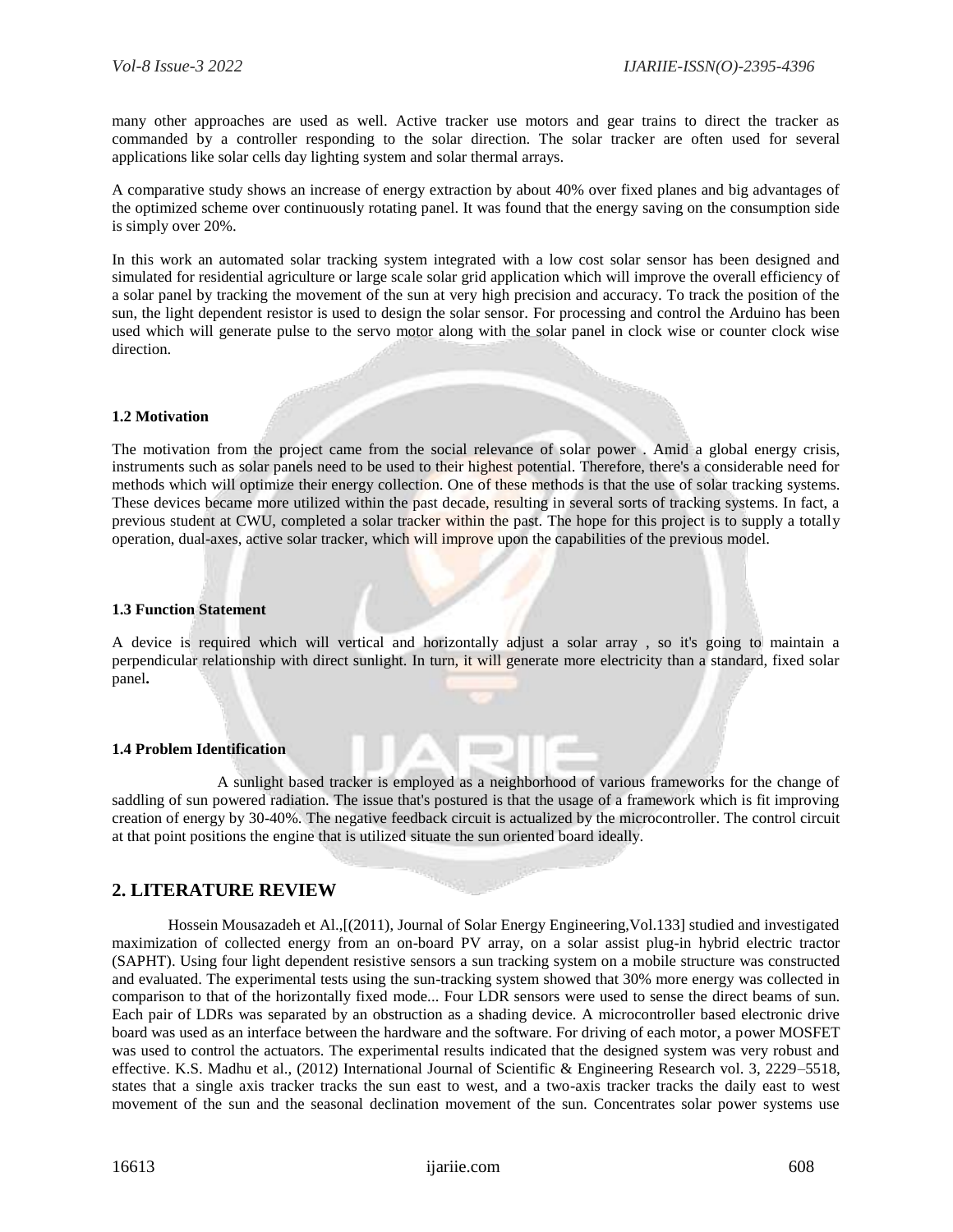lenses or mirrors and tracking systems to focus a large area of sunlight into a small beam. PV converts light into electric current using the photoelectric effect. Solar power is the conversion of sunlight into electricity. Test results indicate that the increase in power efficiency of tracking solar plate in normal days is 26 to 38% compared to fixed plate. And during cloudy or rainy days it's varies at any level.

Balabel et al., (2013) used a mathematical analysis to achieve optimal operational efficiency of solar photovoltaic module. He focused on design and testing of control system. The study was based on calculated data of the altitude angle at Taif city, Saudi Arabia. The researcher showed that the sun tracking algorithm can be divided into closed-loop and open-loop systems depending on its controlled. The literature on tracking process for the dual axis sun tracker by a sliding mode control law was reviewed by Rhif et al (2010). The power production can be increased up to 40 percent by using this autonomic dual axis sun tracker. The result showed the usefulness of the sliding mode control in the tracking process, its strength and the high quality of the sliding mode observer.

It was stated by Madhu et al (2012) that the sun is tracked from east to west by single axis tracker whereas the daily east to west movement of the sun and the seasonal declination movement was tracked by two axis tracker. A large area of sunlight is focused into a small beam by using lenses or mirror. Sunlight is converted into electric current using the photo electric current by PV. Test results suggest that the increase in electricity efficiency of monitoring solar plate in everyday days is 26 to 38% compared to fixed plate. And during cloudy or rainy days it's varies at any degree Generally, solar panels are motionless and do not monitor the movement of the sun. In this project a solar tracker device that tracks the movement of sun throughout the sky and tries to maintain the solar panel perpendicular to the rays, ensuring that the maximum quantity of sunlight is incident on the panel during the day. The solar tracking system starts following the sun right from sunrise, in the course of the day until night, and starts all over again from the dawn next day. The solar panels are powerful means of storing energy, their performance at doing so is immediately associated with their perspective with the sun. Because PV cells get the maximum power from facing the solar, a stationary solar panel collects less sunlight one which follows the sun throughout the sky. In this project the dual axis system is used that includes both a horizontal and vertical axis. In this project the tracking system can track the motion of sun exactly around the world at any location.

# **3. SYSTEM OVERVIEW**

The solar project was implemented using two servo motors. The choice was informed by the very fact that the motor is fast, can sustain high torque, has precise rotation within limited angle and doesn't produce any noise. The Arduino IDE was used for the coding. Nashik has coordinates of 19.9975° N, 73.7898° E and therefore the position of the sun will vary in a significant way during the year. In the tropics, the sun position varies considerably during certain seasons. There is the design of an input stage that facilitates conversion of Time using RTC Module. There is comparison of the time, then the microcontroller uses the difference as the error. The stepprt motor uses this error to rotate through a corresponding angle for the adjustment of the position of the solar panel until such a time that the time outputs in the RTC are equal. The difference between the times of the rtc is received as i2c pins. Function of the processor: The I2C readings are converted to integer values I2C input ports which is compared in order to get the difference value for motor movement. The difference is transmitted to the stepper motor and it thus moves to ensure the two times are an equal inclination. This means they're going to be receiving an equivalent amount of sunshine , and therefore the solar array will receive the daylight at 90°, (the plane of PV panel will make an angle 90° with the Sun, and therefore the perpendicular drawn on the plane makes an angle  $0^{\circ}$  with the Sun, to make sure maximum illumination: Lambert's cosine Law) The procedure is repeated throughout the day. Tracker systems work on two simple principles together. One being, the traditional principle of incidence and reflection on which our tracker works and therefore the other is that the principle on which the solar (PV) panel works, which can produce electricity. Both these principles are often combined and as a results of which it can produce nearly double the output that the panel specifies normally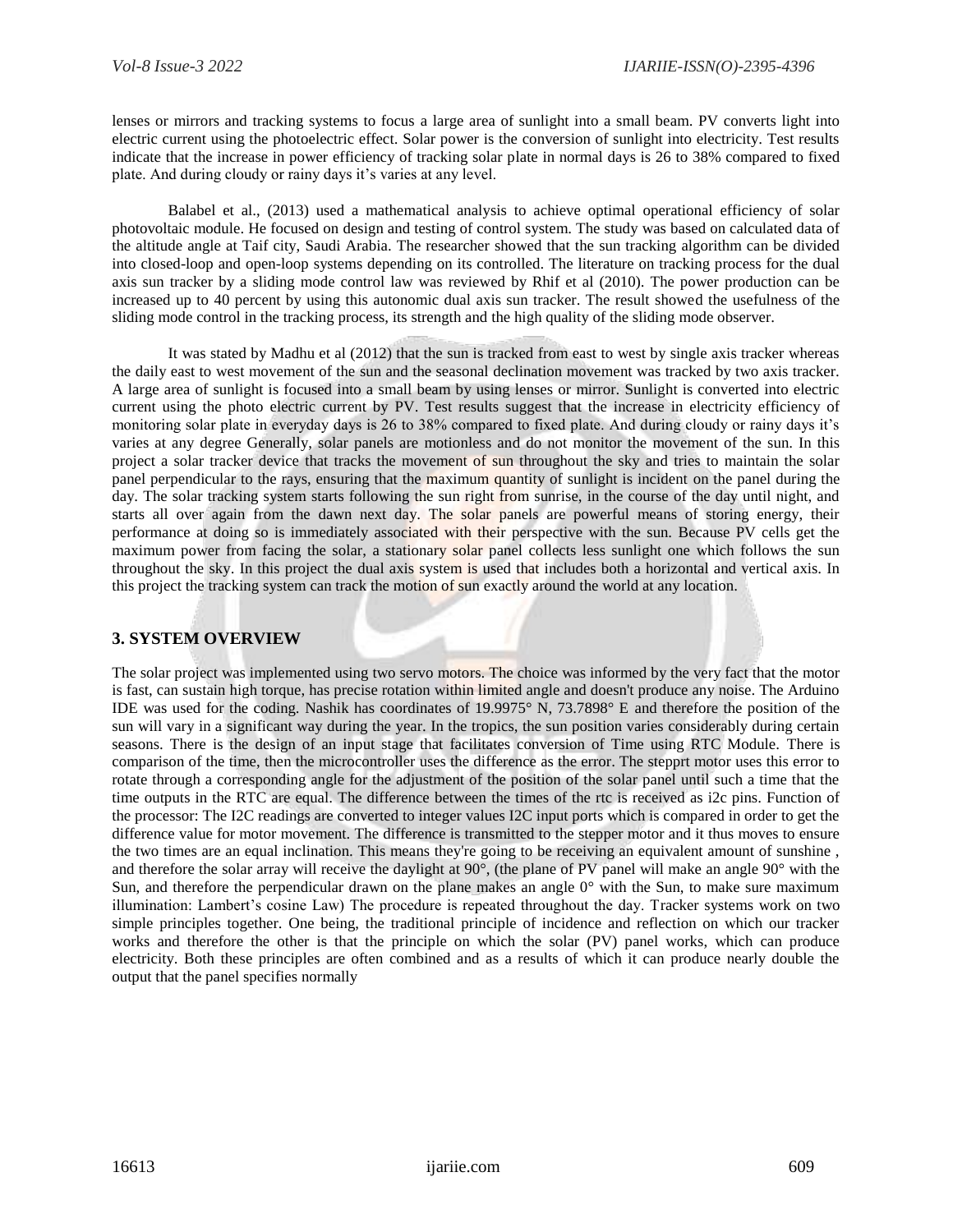## **3.1. Block Diagram**



# **4. Applications**

- Parks & Playgrounds
- Corridors and Open Places
- Open Restaurants and Terraces
- Schools & Colleges
- Residential Societies
- Railway, Metro Stations and Airports
- Public Places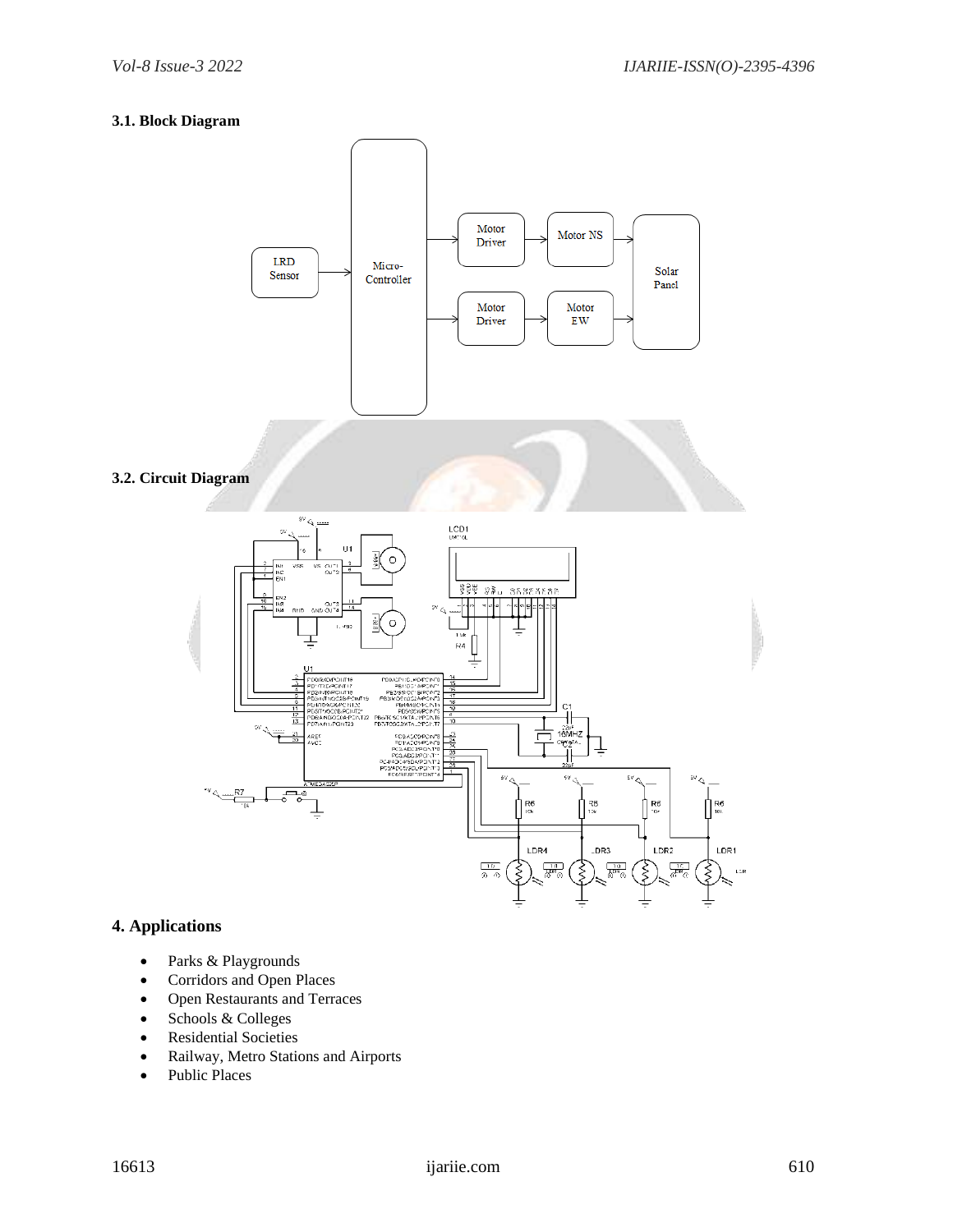## **5. Limitations**

- Works when solar ligtht is present
- Regular Sensor Cleaning Needaed

## **6. Advantages**

- Heavy Duty Purifiers
- Automatic Operation
- Easy to Clean
- Improve Efficiancy
- Giving way to cleaner environment.
- Eco friendly.

# **7. CONCLUSION**

The current project is based on tracking solar panels. These panels change their orientation in relation to solar radiation to increase the efficiency and results in maximum production of energy and helps in getting full benefit of optimal angle between solar panels and solar radiations. The execution of solar tracking system was made clear because of our sufficient research and preplanning of our goals and objectives. The main agenda of this project was to make simple machinery on low cost basis. Trial and error method help us in achieving our goal. We made use of our engineering knowledge in this three month project and were successful in developing and designing low cost solar tracking system. Because the issue of global warming must be controlled by making use of alternatives that are environmental friendly. The goals of this project were outlined keeping in mind the timeline and resources that were attainable.

However this initial design can be subjected to many improvements. Initially this design represents a miniature scale model which can be modified into a much larger scale. Easy to bend cables can be used which do not apply any force on the motor when it is rotating the solar panel. To get a better tracking precision, a photo transistor with and amplification circuit can be used. Furthermore accuracy can also be increased by utilizing dual axis design versus single axis design. Future projects can make use of microcontroller. This microcontroller can serve as standalone unit in the fabricated circuit

# **8. REFERENCES**

[1] Benzekri Azzouz, **"**FPGA-Based Intelligent Dual-Axis Solar Tracking Control System", Thesis Presented in Partial Fulfilment of the Requirements of the Degree of Doctorate, University of Boumerdes, Algeria, 2015.

**IARIE** 

[2] S. Seme, G. Stumberger, and J. Vorsic, "Maximum efficiency trajectories of a two-axis sun tracking system determined considering tracking system consumption", IEEE Trans. On Power Electronics, Vol. 26, No. 4, April 2011. pp. 1280-1290.

[3] Saad Motahhir, el ghzizal Abdelaziz, Abdelilah Chalh, Aziz Derouich, "Modeling of Photovoltaic Panel by using Proteus", Article in Journal of Engineering Science and Technology Review, June 2017

[4] Hohm, D.P., Ropp, M.E., "Comparative study of maximum power point tracking algorithms", Progress in photovoltaics, Volume 11, No. 1, 2003

[5] H. Patel and V. Agarwal, "MATLAB-based modeling to study the effects of partial shading on PV array characteristics", IEEE Transaction Energy Conversion., Volume 23, No. 1, 2008.

[6] D. Sera, L. Mathe, T. Kerekes, et al. "On the perturb-and-observe and incremental conductance MPPT methods for PV systems", IEEE Journal of Photovoltaic, Volume 3, No. 3, 2013